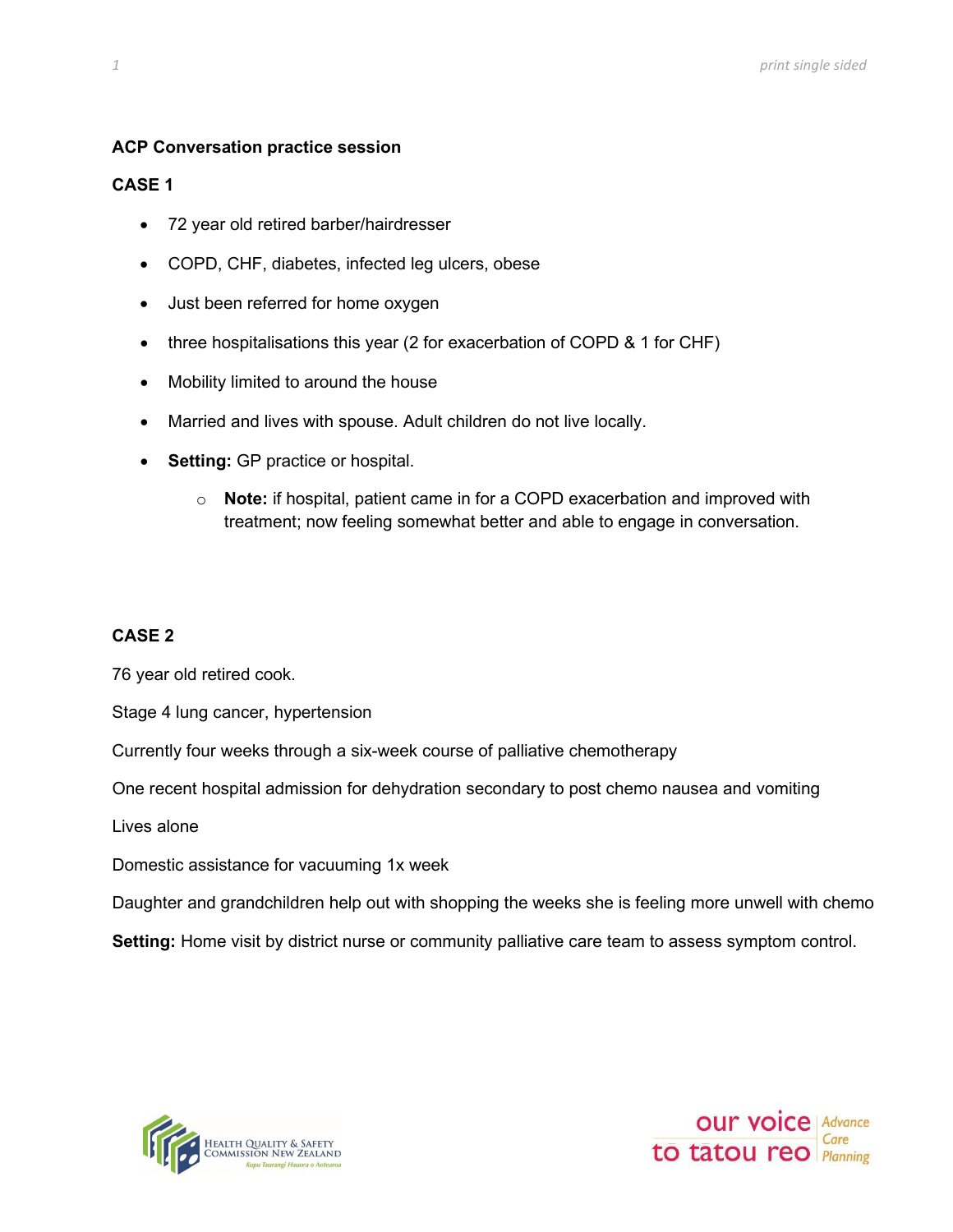# **CASE 1 - documentation**

72 year old retired barber/hairdresser

COPD,CHF, diabetes, infected leg ulcers, obese

Just been referred for home oxygen

Three hospitalisations this year (2 for exacerbation of COPD & 1 for CHF)

Mobility limited to around the house

Married and lives with spouse. Adult children do not live locally.

**Setting:** GP practice or hospital.

o **Note:** if hospital, patient came in for a COPD exacerbation and improved with treatment; now feeling somewhat better and able to engage in conversation.

### **Narrative**

"What does seriously ill look like to me? Being too sick to say what I want and not being able to breath.

If I get that sick again? Well, I'd want you to fix me up, of course! Phone an ambulance, bring me into hospital ... I can't stay at home when I am like that. I'm too sick – I can't breathe!

The Dr said I came within an hour of dying last time I was in hospital. Just proves what I've always known – that I am a fighter and I don't give up in a hurry! That last admission they talked about CPR and Intensive Care. They said jumping on my chest would be a waste of time with all that is going on with my heart and my lungs. After they explained it to me, I agreed! Sounds like a terrible thing to go through for no benefit. It does make me even more determined to keep going with everything else though, especially if they think it was going to help and get me fixed up again. Including antibiotics and that BiPAP machine."

*Would there be a point, do you think, where you would want us to stop trying to save you, and concentrate more on keeping you comfortable?*

"The only exception to this would be if my brain started to go…. I couldn't imagine not recognising my family… spending my days lying in a bed with my mouth open dribbling all day long. No thank you!

Or if I couldn't get back home … they're not gonna put me in one of them homes – shoot me if that ever happens! Couldn't bear it, to be gaga, dribbling my food, staring at the walls..."



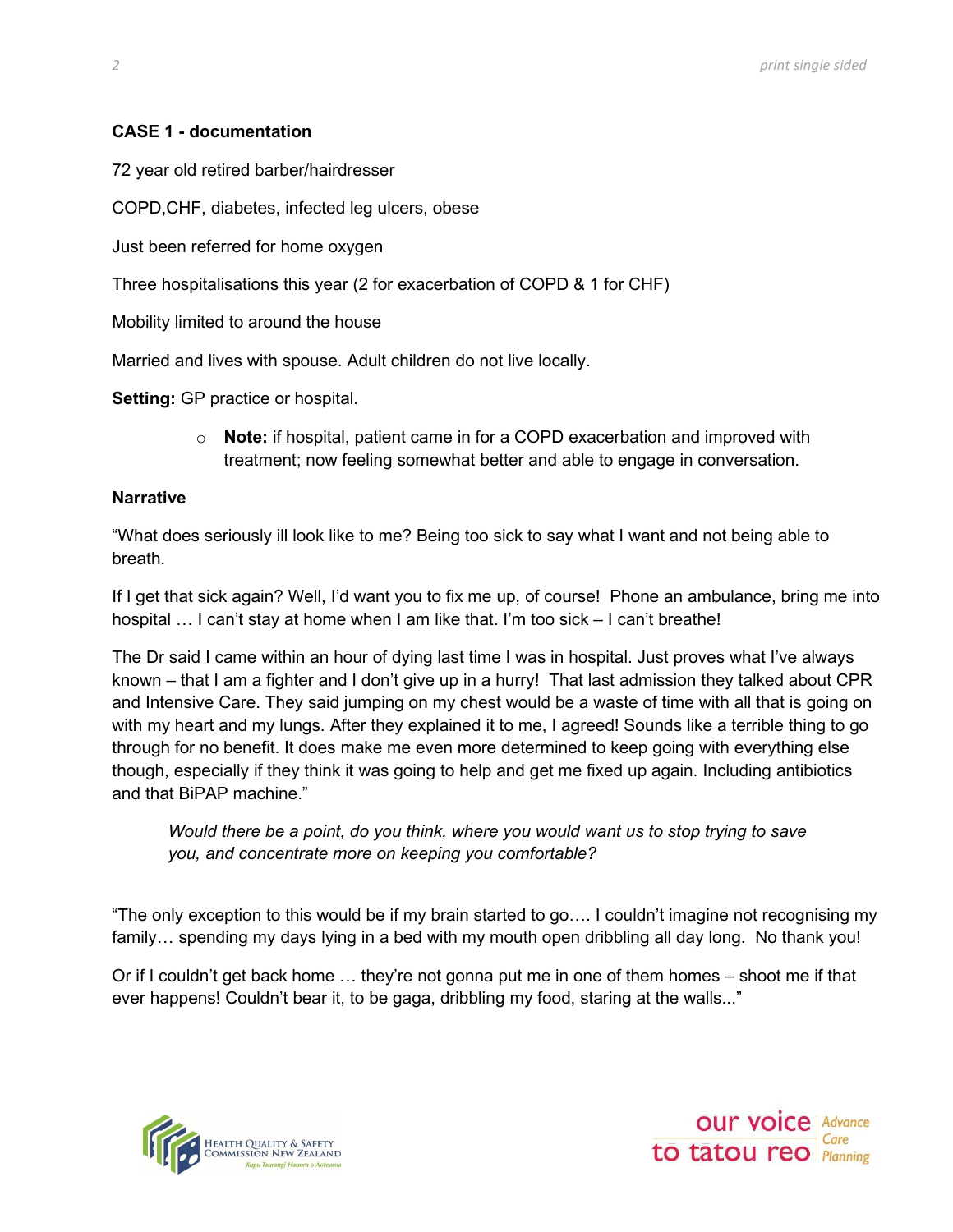## **CASE 2 - documentation**

76 year old retired cook.

Stage 4 lung cancer, hypertension

Currently four weeks through a six week course of palliative chemotherapy

One recent hospital admission for dehydration secondary to post chemo nausea and vomiting

Lives alone

Domestic assistance for vacuuming 1x week

Daughter and grandchildren help out with shopping the weeks she is feeling more unwell with chemo

**Setting:** Home visit by district nurse or community palliative care team to assess symptom control.

"I am going to die from this damn thing. The cancer is going to kill me but at the moment I am doing OK - I still have my independence. I am proud of my attitude. I am not going to give into it without a fight.

I'm currently having chemotherapy. This means I am travelling in and out to hospital 2-3 times a week. It is limiting my social life and the chemo leaves me feeling pretty drained. I am looking forward to the chemo finishing so I can start getting involved in activities outside the hospital. I am keen to start going to a euchre group around the corner and get back to my weekly aqua-aerobics.

If my health is going down the tubes because of progression of my cancer and there is no possibility of recovery then please keep me comfortable and let me die. I am very clear I don't want to be kept alive hooked up to machines if there is no hope. It is important to me that my kids don't see me moaning and groaning and dying in pain. I recently watched my best friend die and it was horrible to see her in so much pain. I don't want that for myself. Please give me enough pain relief to keep me comfortable.

But if I am in an accident or have some other sudden health event and doctors believe my life can be saved and/or extended with good quality of life (in other words if they can make me well enough to return home again and keep living independently) then YES I would want interventions. They're the experts and they know what my body could cope with, given it's so full of cancer."